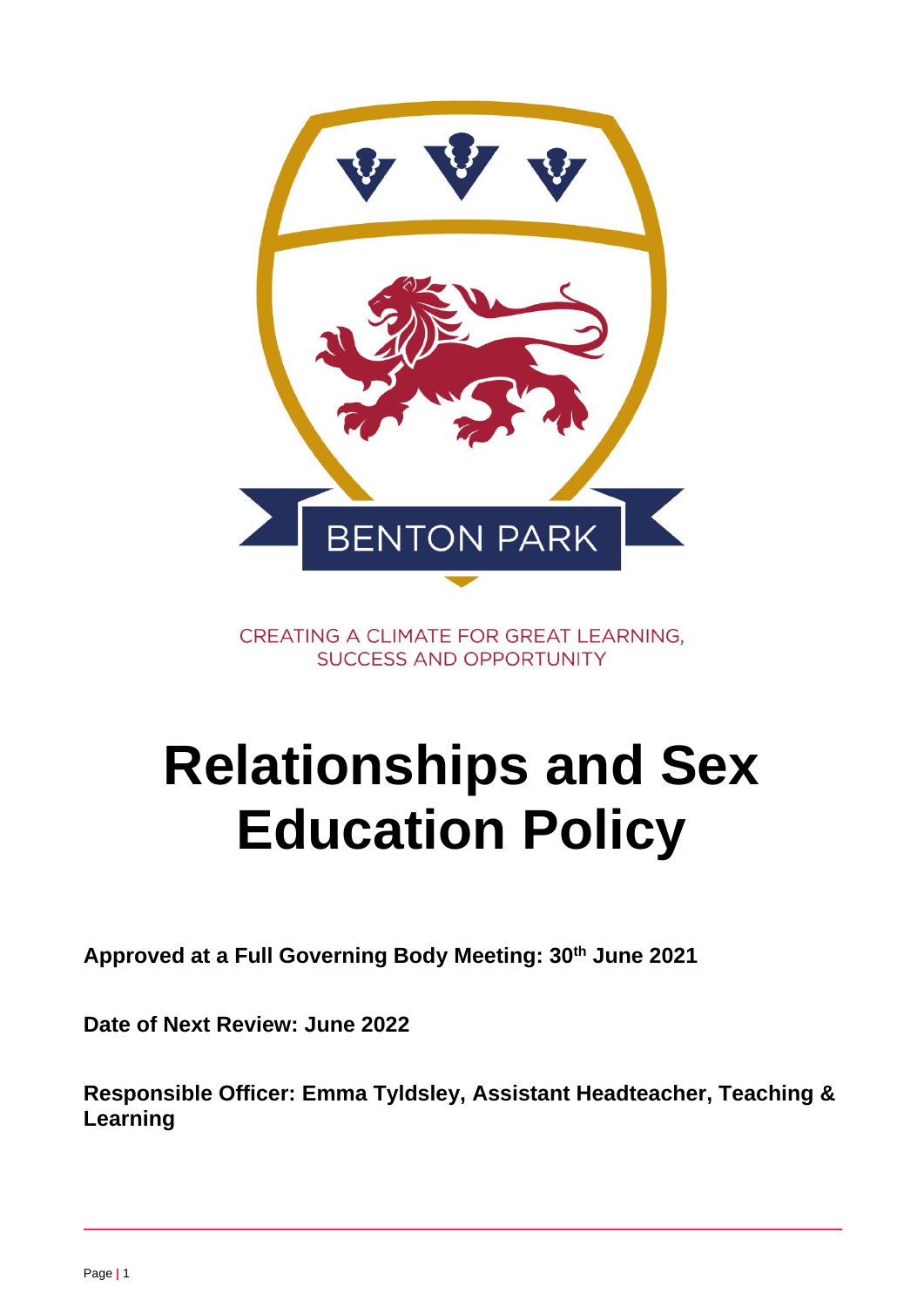# **Contents**

# **Contents**

## <span id="page-1-0"></span>**1. Moral and Values Framework**

Benton Park School's vision of 'creating a climate for great learning, success and opportunity' is accomplished by incorporating the following values into everyday practice:

- Building a **resilient** community in which everyone can thrive.
- Creating a **collaborative** learning environment in which all succeed.
- Providing **inspiration** for all to achieve their potential
- Showing **compassion** to the needs and interests of all
- Overcoming challenges through **endeavour** and courage

As a school, we teach Relationships and Sex Education within a moral and values framework, which engenders:

- Self-respect
- Respect and tolerance towards others who may have different backgrounds, cultures, feelings, views and sexuality
- An awareness of the way others feel
- Mutual support and co-operation, as well as honesty and openness
- The acceptance of the responsibility for, and the consequences of, personal actions
- The right of people to hold their own views within the boundaries of respect for the rights of others
- The right not to be abused by or taken advantage of by other people
- The right to accurate information about sex and relationship issues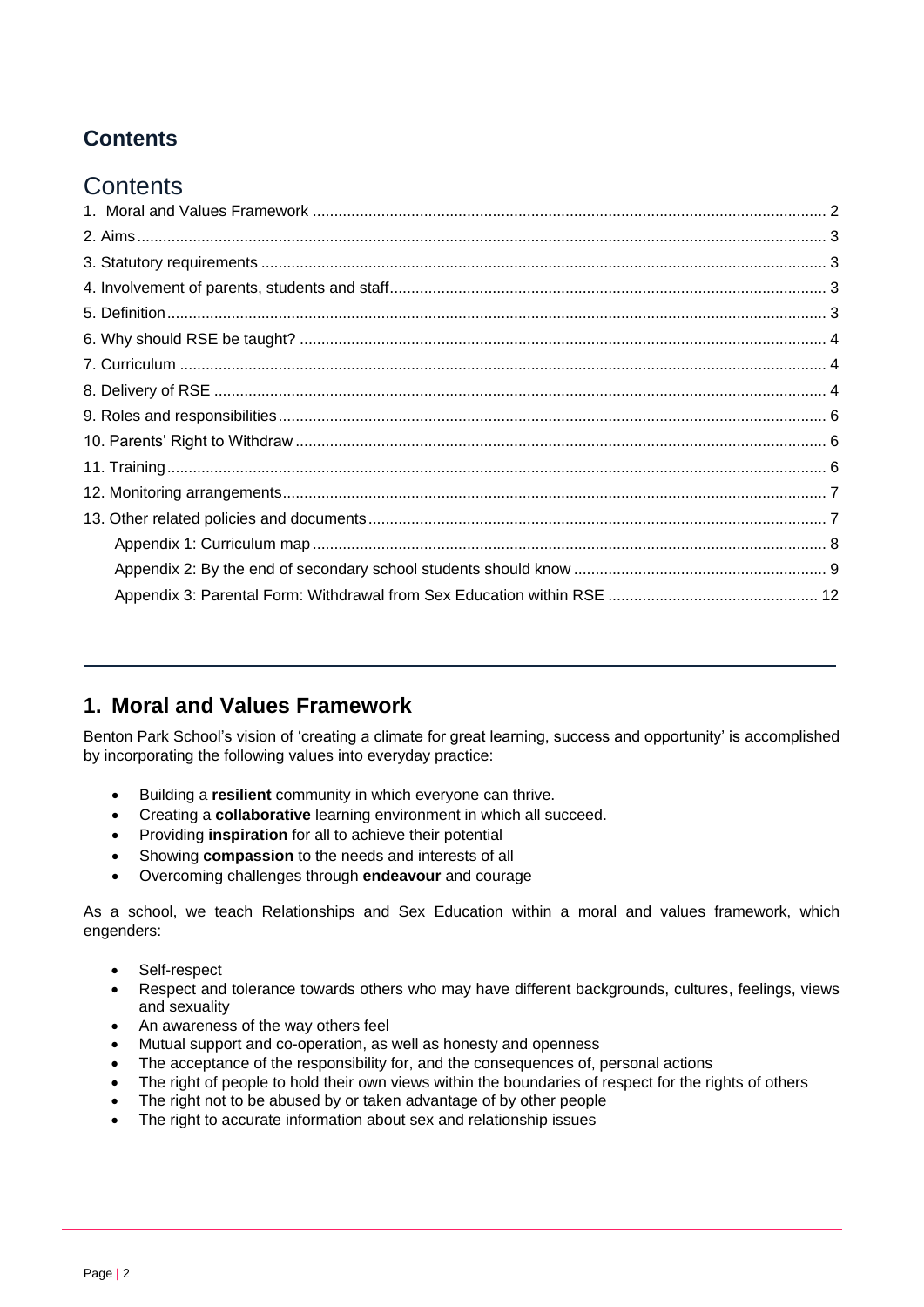## <span id="page-2-0"></span>**2. Aims**

The aims of Relationships and Sex Education (RSE) at our school are to:

- Provide a framework in which sensitive discussions can take place
- Prepare students for puberty, and give them an understanding of sexual development and the importance of health and hygiene
- Help students develop feelings of self-respect, confidence and empathy
- Create a positive culture around issues of sexuality and relationships
- Teach students the correct vocabulary to describe themselves and their bodies

### <span id="page-2-1"></span>**3. Statutory requirements**

As a maintained secondary school, we must provide RSE to all students as per the [Children and Social Work](http://www.legislation.gov.uk/ukpga/2017/16/section/34/enacted)  [Act 2017.](http://www.legislation.gov.uk/ukpga/2017/16/section/34/enacted)

In teaching RSE, we must have regard to the guidance issued by the Secretary of State, as outlined in section 403 of the [Education Act 1996.](http://www.legislation.gov.uk/ukpga/1996/56/contents)

We also meet the new September 2020 Statutory Guidance about Relationships Education, Relationships and Sex Education (RSE) and Health Education.

At Benton Park School, we teach RSE as set out in this policy.

#### <span id="page-2-2"></span>**4. Involvement of parents, students and staff**

This policy is developed in consultation with staff, students and parents. The consultation and policy development process involves the following steps:

- 1. The policy is fully reviewed by key staff and the school's Governing Body who have ensured that, in line with DfE guidance, it contains all relevant information, including relevant national and local guidance
- 2. The policy is shared with associated staff who are given the opportunity to review the policy and make suggestions and recommendations
- 3. Student voice is used to engage learners and consult with them about their needs and expectations for their RSE experience in school
- 4. The RSE policy will be made available on the school's website to enable parents to view it and respond as appropriate

## <span id="page-2-3"></span>**5. Definition**

RSE is about the emotional, social and cultural development of students, and involves learning about relationships, sexual health, sexuality, healthy lifestyles, diversity and personal identity. It should support children and young people in managing puberty and adolescence and prepare them for an adult life in which they can:

- Develop positive values and a moral framework that will guide their decisions, judgements and behaviours
- Have the confidence and self-esteem to value themselves and others
- Behave responsibly within personal and sexual relationships
- Communicate effectively
- Have sufficient information and skills to protect themselves and their partner from unintended / unwanted conceptions and STIs (Sexually Transmitted Infections)
- Neither exploit others, nor be exploited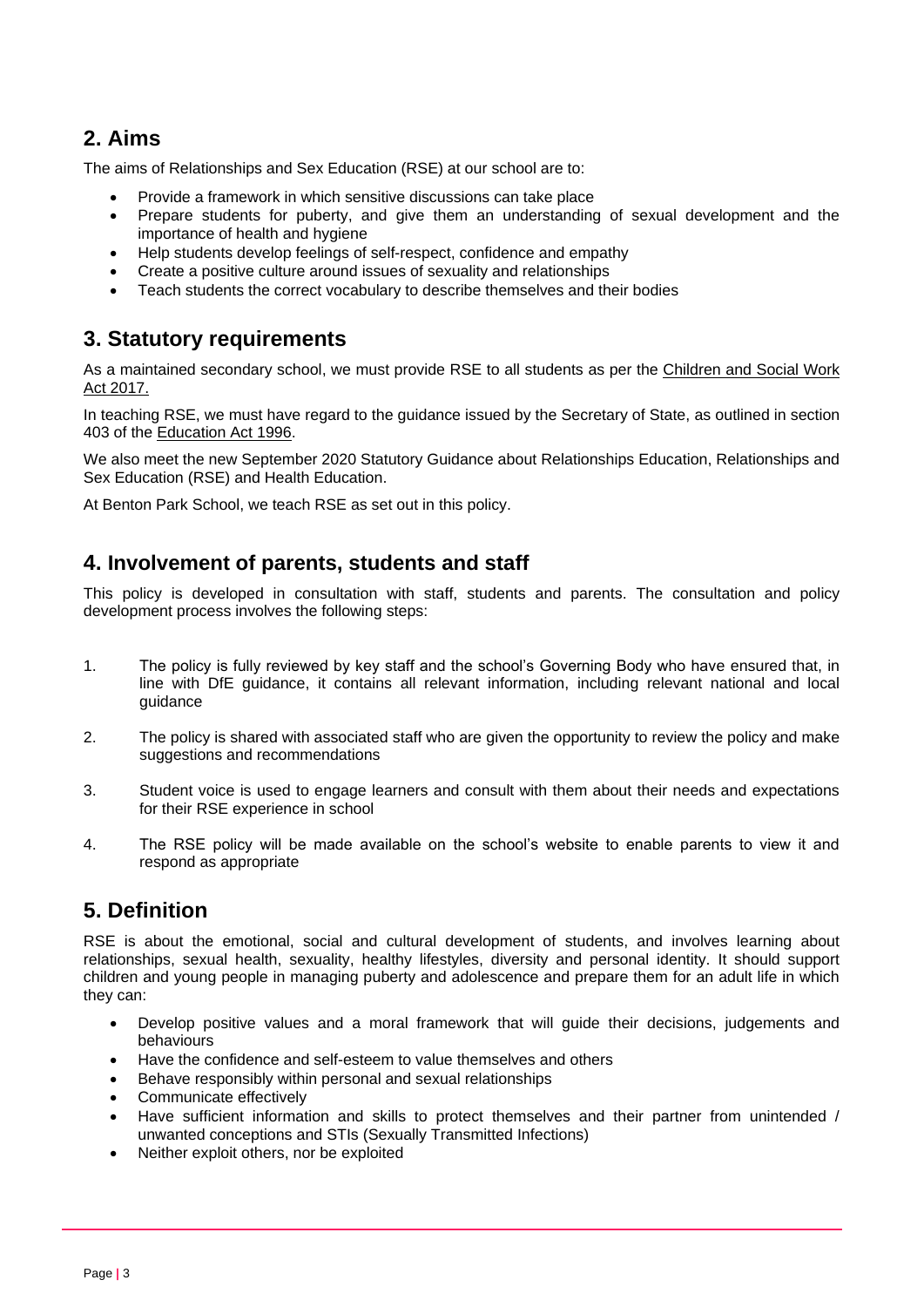- Access confidential advice and support
- Be aware of and enjoy their sexuality
- Understand how to keep themselves safe and to keep their peers safe

RSE involves a combination of sharing information, and exploring issues and values with students. It is not about the promotion of sexual activity.

## <span id="page-3-0"></span>**6. Why should RSE be taught?**

Effective SRE is essential if young people are to make responsible and well-informed decisions about their lives. It helps support young people through their physical, emotional and moral development. It helps young people learn to respect themselves and others and move with confidence from childhood through adolescence into adulthood.

## <span id="page-3-1"></span>**7. Curriculum**

Our curriculum is set out as per Appendix 1, but it may be necessary to adapt it as and when necessary. We have developed the curriculum in consultation with a range of stakeholders, taking into account the age, needs and feelings of students. If students ask questions outside the scope of this policy, teachers will respond in an appropriate manner, so that students are fully informed and do not need to seek answers online.

For more information about our curriculum, see our Curriculum Map, as outlined in Appendix 1.

## <span id="page-3-2"></span>**8. Delivery of RSE**

#### **8.1 The Delivery of RSE**

RSE is taught within the Personal, Social, Health and Economic (PSHE) education curriculum. Biological aspects of RSE are taught within the Science curriculum, and other aspects are included in Religious Education (RSP).

RSE focuses on giving young people the information they need to help them to develop healthy, nurturing relationships of all kinds, including:

- Families
- Respectful relationships, including friendships
- Online and media
- Being safe
- Intimate and sexual relationships, including sexual health
- Understanding consent

These areas of learning are taught within the context of family life, taking care to ensure that there is no stigmatisation of children based on their home circumstances (families can include single parent families, LGBT parents, families headed by grandparents, adoptive parents and foster parents/carers, amongst other structures) along with reflecting sensitively that some children may have a different structure of support around them, including looked after children, young carers or those with parents/carers on remand or serving a custodial sentence.

#### **8.2 How does the school ensure continuity of provision?**

Our school's RSE provision takes into account the RSE programme of all of its feeder schools. From September 2020, RSE will be included in any transition discussions with partner schools.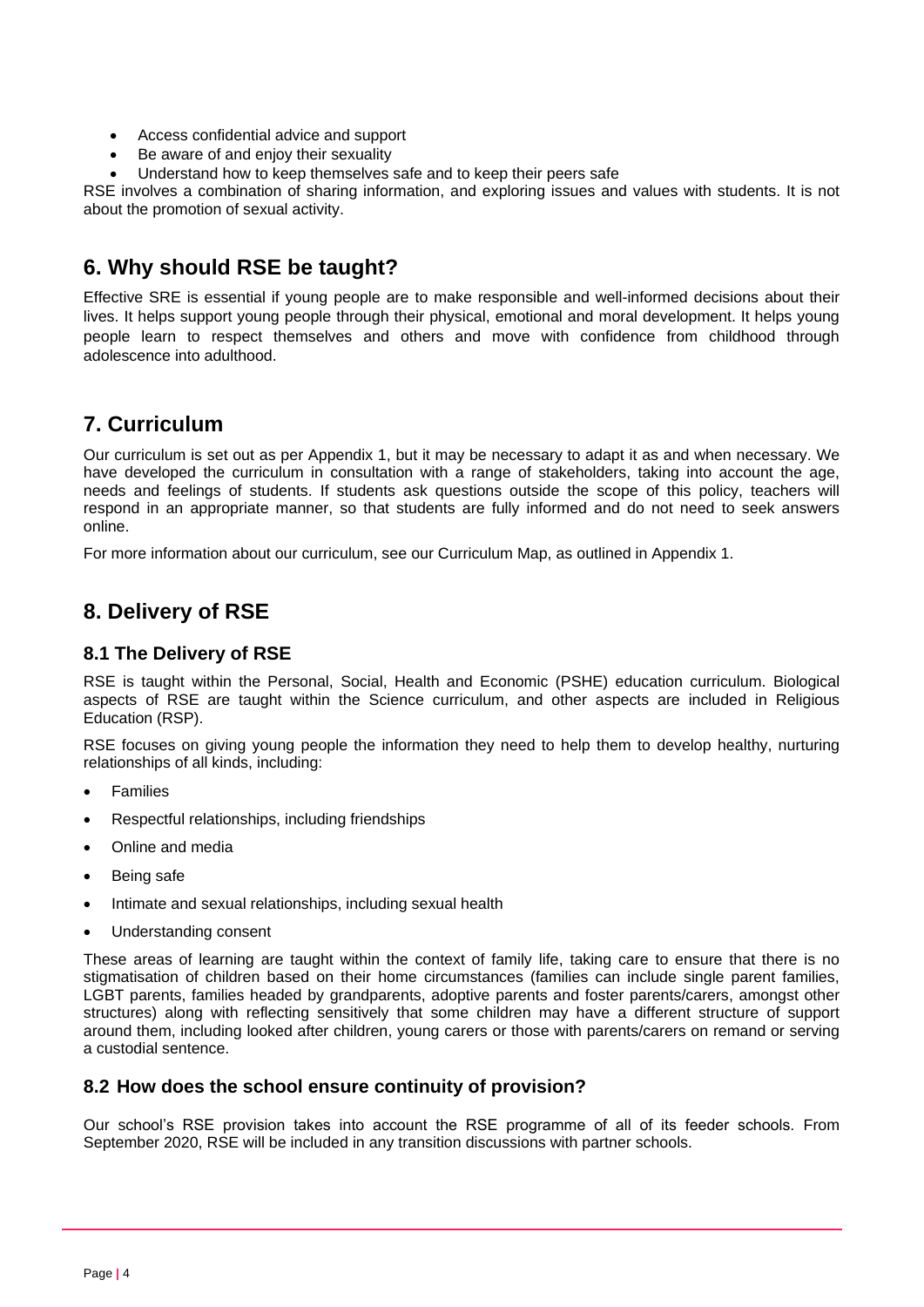#### **8.3 RSE resources**

RSE resources are chosen carefully and checked for:

- Being up to date
- Being inclusive including different types of sexuality
- Giving positive, healthy and unbiased messages
- Age appropriateness
- Promoting positive values
- Accuracy

#### **8.4 How is RSE delivered?**

RSE is an important subject area, and as such, is:

- Fully embedded into the school's PSHE curriculum
- Covered as part of the wider curriculum, and aspects are covered in several subjects, including Science and RSP

#### **8.5 Who delivers RSE?**

- A bespoke team of PSHE teaching staff
- Specialist subject teachers eg. Science and RSP teachers
- External agencies may be used to enhance our RSE programme.
- In some cases, school support staff may support the delivery of RSE or carry out one-to-one or small group work.

#### **8.6 How does the school use external agencies?**

Appropriate and suitably experienced and/or knowledgeable visitors from outside school may be invited to contribute to the delivery of RSE in school.

- Visitors are invited into school because of a particular expertise or contribution they are able to make
- All visitors will be familiar with, and understand, the school's RSE policy and work within it
- Any input to PSHE lessons is part of a planned programme and will be negotiated and agreed with staff in advance
- The input of visitors is monitored and evaluated by staff and students. This evaluation informs future planning.

Our Pastoral and Safeguarding teams provide information to students regarding access to appropriate sexual health services and may support referrals to sexual health services as appropriate.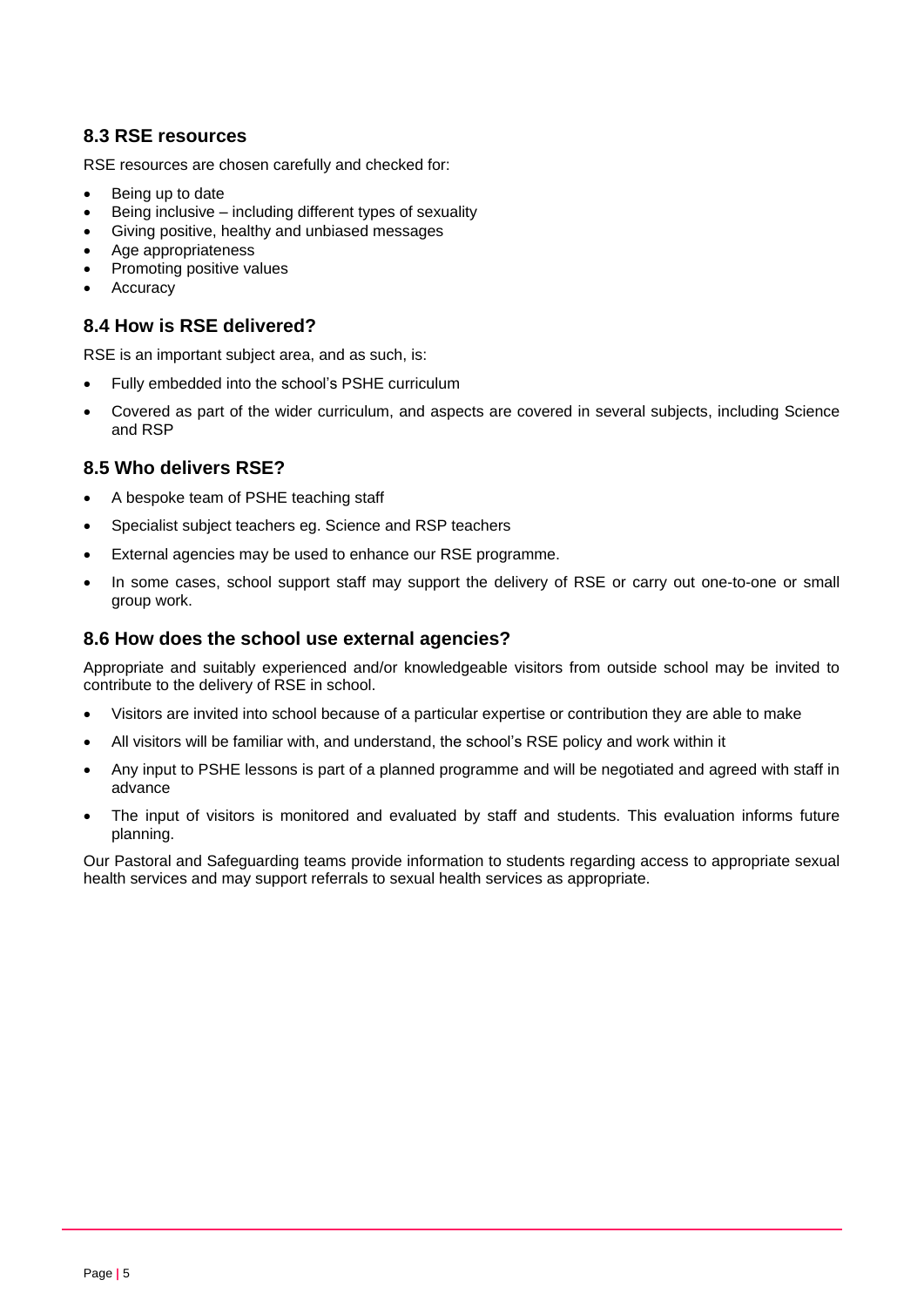## <span id="page-5-0"></span>**9. Roles and responsibilities**

#### **9.1 The Governing Body**

The Governing Body will approve the RSE policy, and hold the Headteacher to account for its implementation.

#### **9.2 The Headteacher**

The Headteacher is responsible for ensuring that RSE is taught consistently across the school, and for managing any requests to withdraw students from the Sex Education components of RSE.

#### **9.3 School Staff**

School staff are responsible for:

- Delivering RSE in a sensitive way
- Modelling positive attitudes to RSE at all times
- Monitoring the learning and understanding of the students
- Responding to the needs of individual students which can include the scaffolding of the work to meet the needs of the students and where appropriate additional support as appropriate within the lessons
- Ensuring students can access information regarding sexual health and consent to keep themselves safe.
- Reporting safeguarding concerns in line with the School's safeguarding and Child Protection Policy. Where students disclose that they have engaged in sexual activity, the Safeguarding Team will follow Local Authority advice regarding the recording and reporting of incidents. This will include consideration being given to whether it is developmentally appropriate or could be considered harmful.

Staff do not have the right to opt out of teaching RSE. Staff who have concerns about teaching RSE are encouraged to discuss this with the Headteacher, so that appropriate support can be provided.

The lead member of staff responsible for developing the RSE curriculum is Mrs Allana Howard, Director of **Humanities** 

#### **9.4 Students**

Students are expected to engage fully in RSE activities and discussions, and when discussing issues related to RSE, are expected to treat others with respect and sensitivity.

## <span id="page-5-1"></span>**10. Parents' Right to Withdraw**

Parents have the right to withdraw their children from the components of Sex Education within RSE up to and until 3 terms before the child turns 16 years old. After this point, if the child wishes to receive Sex Education, rather than being withdrawn from lessons, the school will support and arrange this.

Parental requests for withdrawal should be put in writing using the proforma found in Appendix 3 of this policy and addressed to the Headteacher.

A copy of withdrawal requests will be placed in the student's educational record. The Headteacher will discuss the request with parents and take appropriate action. Alternative work will be given to students who are withdrawn from Sex Education.

## <span id="page-5-2"></span>**11. Training**

All staff delivering RSE and PSHE are offered appropriate and relevant training, should they require or request it. Visitors may be invited to contribute to the school's RSE programme, such as school nurses or sexual health professionals, to provide support and training to staff teaching RSE.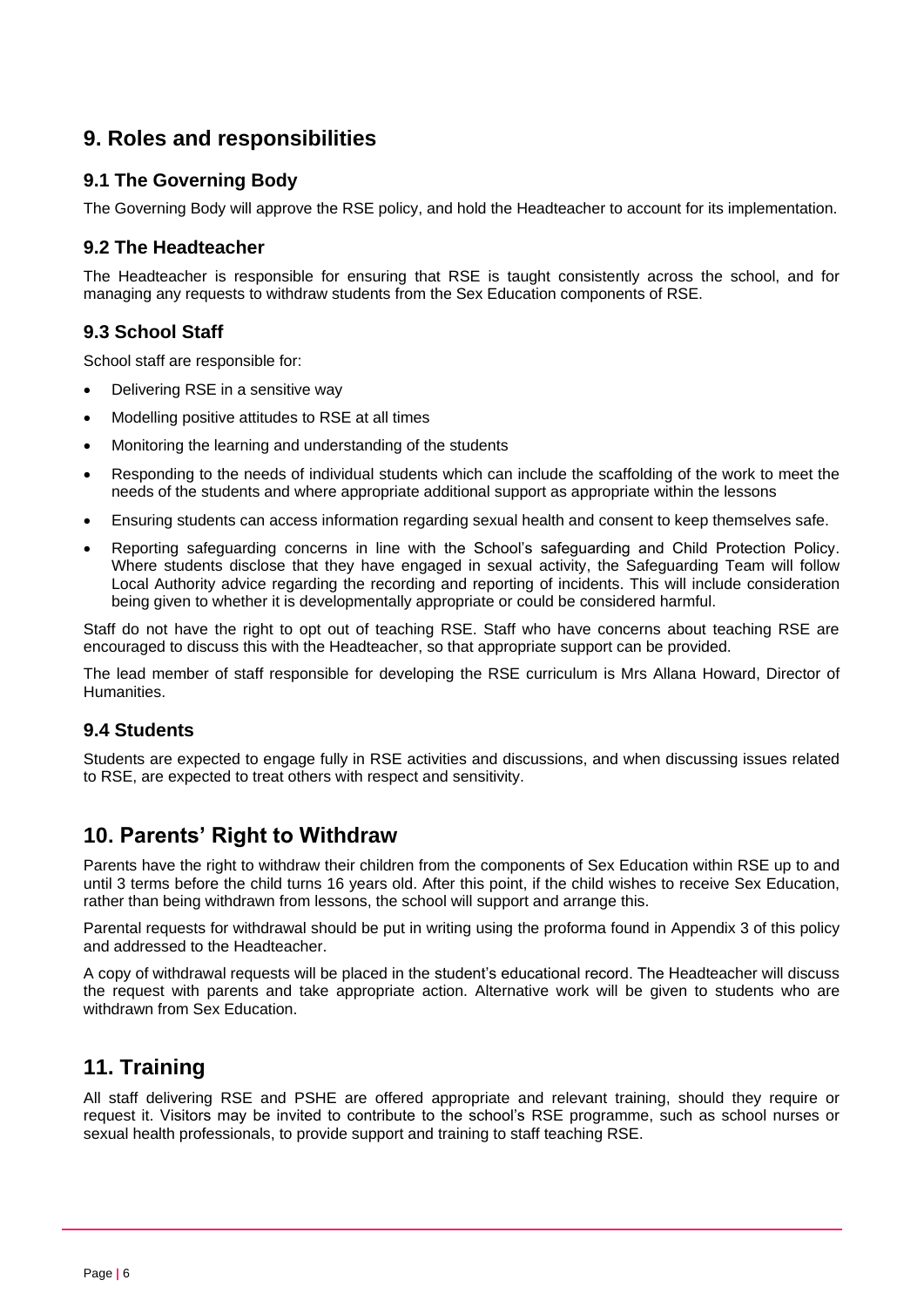## <span id="page-6-0"></span>**12. Monitoring arrangements**

The delivery of RSE is monitored by Mrs Allana Howard, Director of Humanities. Monitoring and evaluation of the RSE programme is conducted using a variety of informal activities, which have been built into the programme.

- Learning walks of RSE lessons
- Student voice
- Informal discussions within and beyond the lesson
- Staff evaluation of the RSE programme
- Students' self-assessment

Students' development in RSE will be monitored by class teachers as part of our internal assessment systems.

## <span id="page-6-1"></span>**13. Other related policies and documents**

The RSE policy is also be linked to other policies in school, including:

- Confidentiality policy
- PSHE Policy
- Drug Education Policy
- Inclusion Policy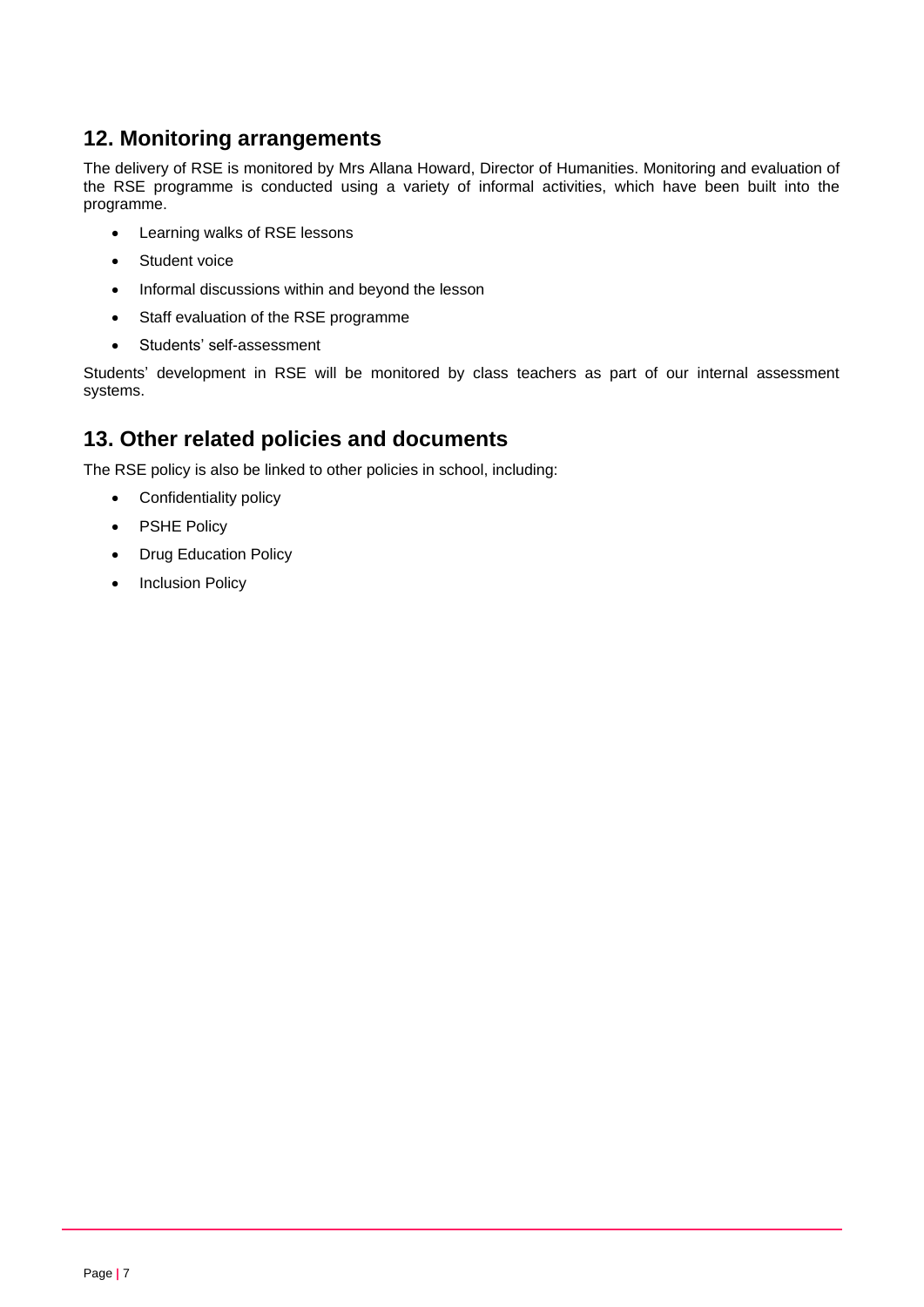<span id="page-7-0"></span>

|                        | Living in the wider world                      |                                                              |                                                   |                                              |                                                          | <b>Health and Wellbeing</b>                                |                                                      |                                                                               |                                                              | <b>Relationships (RSE)</b>                        |                                                                  |                                                      |                                            |                                                                            |                                                       |                                                            |                                                        |                         |
|------------------------|------------------------------------------------|--------------------------------------------------------------|---------------------------------------------------|----------------------------------------------|----------------------------------------------------------|------------------------------------------------------------|------------------------------------------------------|-------------------------------------------------------------------------------|--------------------------------------------------------------|---------------------------------------------------|------------------------------------------------------------------|------------------------------------------------------|--------------------------------------------|----------------------------------------------------------------------------|-------------------------------------------------------|------------------------------------------------------------|--------------------------------------------------------|-------------------------|
|                        |                                                |                                                              |                                                   |                                              |                                                          |                                                            |                                                      |                                                                               |                                                              |                                                   |                                                                  |                                                      |                                            |                                                                            |                                                       |                                                            |                                                        |                         |
|                        | Lesson 1                                       | Lesson 2                                                     | Lesson 3                                          | Lesson 4                                     | Lesson 5                                                 | Lesson 6                                                   | Lesson 7                                             | Lesson 8                                                                      | Lesson 9                                                     | Lesson 10                                         | Lesson 11                                                        | Lesson 12                                            | Lesson 13                                  | Lesson<br>14                                                               | Lesson<br>15                                          | Lesson<br>16                                               | Lesson<br>17                                           | Lesson 18               |
| Year<br>$\overline{z}$ | <b>Transition and safety</b>                   |                                                              | <b>Developing skills and aspirations</b>          |                                              | <b>Diversity</b>                                         |                                                            | <b>Health and puberty</b>                            |                                                                               | <b>Building relationships</b>                                |                                                   | <b>Financial decision</b><br>making                              |                                                      | My health.<br>my school                    |                                                                            |                                                       |                                                            |                                                        |                         |
|                        | Transitio<br>n to<br>secondar<br>school        | Personal<br>safety<br>and first<br>aid                       | What do<br>we mean<br>by<br>healthy<br>lifestyle? | Being a<br>resilient<br>student              | How can<br>we be<br>aspiration<br>al.<br>students?       | Teamwork<br>skills                                         | Prejudice<br>Stereotyp<br>$es -$<br>disability       | <b>Bullying</b><br>and<br>Cyberbully<br>ing                                   | Dealing<br>with<br><b>Bullying</b>                           | Puberty-<br>what<br>happens<br>when and<br>where? | Changing<br>adolescent<br>body                                   | What is<br><b>FGM and</b><br>why is it<br>dangerous? | Family<br>relationshi<br>ps.               | Keeping<br>good<br>friendshi<br>ps.                                        | Keeping<br>safe and<br>positive<br>relations<br>hips. | Savings,<br>loans<br>and<br>interest<br>rates              | How can<br>we<br>budget<br>money?                      |                         |
| Year<br>8              | How<br>harmful<br>is binge<br>drinking?        | <b>Drugs and alcohol</b><br>Legal<br>and<br>illegal<br>drugs | Vaping,<br>nicotine.<br>and<br>addiction          | Self-<br>discipline<br>to work               | <b>Community and careers</b><br>Interperso<br>nal skills | <b>Right and</b><br>responsibilit<br>v in the<br>workplace | Discrimina<br>$tion = and$<br>the<br>equality<br>act | <b>Discrimination</b><br>Prejudice<br>and<br>discrimina<br>tion -<br>religion | <b>LGBT</b><br>Bullying /<br>Racism                          | How do we<br>cope with<br>stress?                 | <b>Emotional wellbeing</b><br>How do we<br>cope with<br>anxiety? | <b>Body Image</b><br>$=$ link to<br>mental<br>health | Identity<br>and<br>developin<br>g identity | <b>Identity and relationships</b><br>Who are<br>the LGBT<br>commun<br>ity? | Law and<br>sexting                                    | Sharing<br>and<br>using of<br>data<br>from the<br>internet | <b>Digital literacy</b><br>Real vs<br>Online<br>world. | My health.<br>my school |
| Year<br>9              | Peer influence, substance use and<br>gangs     |                                                              | <b>Setting goals</b>                              |                                              |                                                          | <b>Respectful relationships</b>                            |                                                      | <b>Healthy lifestyle</b>                                                      |                                                              | <b>Intimate relationships</b>                     |                                                                  | <b>Employability skills</b>                          |                                            | My health,<br>my school                                                    |                                                       |                                                            |                                                        |                         |
|                        | How can<br>we deal<br>with<br>peer<br>pressure | Substanc<br>e abuse                                          | Crime,<br>gangs,<br>and<br>county<br>lines        | The right<br>career for<br>me                | Why<br>pursue a<br>stem<br>career?                       | Options<br>research-<br><b>START</b><br>project            | Types of<br>relationshi<br>ps.                       | Same sex<br>relationshi<br>ps.                                                | Domestic<br>violence<br>and<br>abusive<br>relationshi<br>DS. | What do we<br>mean by<br>healthy<br>lifestyle?    | What is the<br>big deal<br>about<br>energy<br>drinks?            | Mental<br>health-<br>depression                      | Sexual<br>consent<br>and the<br>law        | Contrace<br>ptive<br>choices                                               | <b>STIS</b>                                           | Employa<br>bility<br>skills                                | <b>Enterpris</b><br>ing skills                         |                         |
| Year<br>10             | <b>Mental health</b>                           |                                                              | <b>Financial decision making</b>                  |                                              |                                                          | <b>Healthy relationships</b>                               |                                                      | <b>Exploring influence</b>                                                    |                                                              | <b>Addressing extremism and</b><br>radicalisation |                                                                  | <b>Online and Careers</b>                            |                                            | My health.<br>my school                                                    |                                                       |                                                            |                                                        |                         |
|                        | lappines<br>and<br>positivity                  | The<br>importan<br>ce of<br>sleep                            | Social<br>media<br>and self<br>esteem             | Navigating<br>financial<br>institution<br>s. | How can<br>I avoid<br>debt?                              | Gambling<br>and online<br>gaming                           | What is<br>good sex?                                 | Promiscuo<br>us sexual<br>activity                                            | <b>The</b><br>danger of<br>pornograp<br>hy                   | <b>Fake news</b><br>and its<br>influence          | Relationship<br>s with role<br>models                            | Impacts of<br>viewing<br>harmful<br>material         | Who are<br>the<br>extreme<br>groups?       | Why do<br>people<br>become<br>extremis<br>ts?                              | $Right -$<br>wing<br>extremis<br>m                    | Digital<br>footprint                                       | Cybercri<br>me and<br>online<br>fraud                  |                         |
| Year<br>11             | <b>Building for the future</b>                 |                                                              | <b>Next steps</b>                                 |                                              | <b>Communication in</b><br>relationships                 |                                                            | Independence                                         |                                                                               | <b>Families</b>                                              |                                                   | <b>REVISION</b>                                                  |                                                      |                                            |                                                                            |                                                       |                                                            |                                                        |                         |
|                        | ndepen<br>fent<br>iving                        | <b>GCSE</b><br>and<br>study<br>skills                        | <b>Dealing</b><br>with<br>exam<br>stress          | Applying<br>to college<br>and<br>university  | What<br>makes a<br>good<br>CV?                           | How do we<br>prepare for<br>job<br>interviews?             | <b>Assertive</b><br>communic<br>ation                | Safe sex<br>and chem<br>sex                                                   | Consent,<br>rape, and<br>sexual<br>abuse                     | Why do we<br>take risks?                          | Personal<br>safety in the<br>wider world                         | Teen<br>pregnancy<br>and<br>parenting                | Law and<br>Forced<br>marriage              |                                                                            |                                                       |                                                            |                                                        |                         |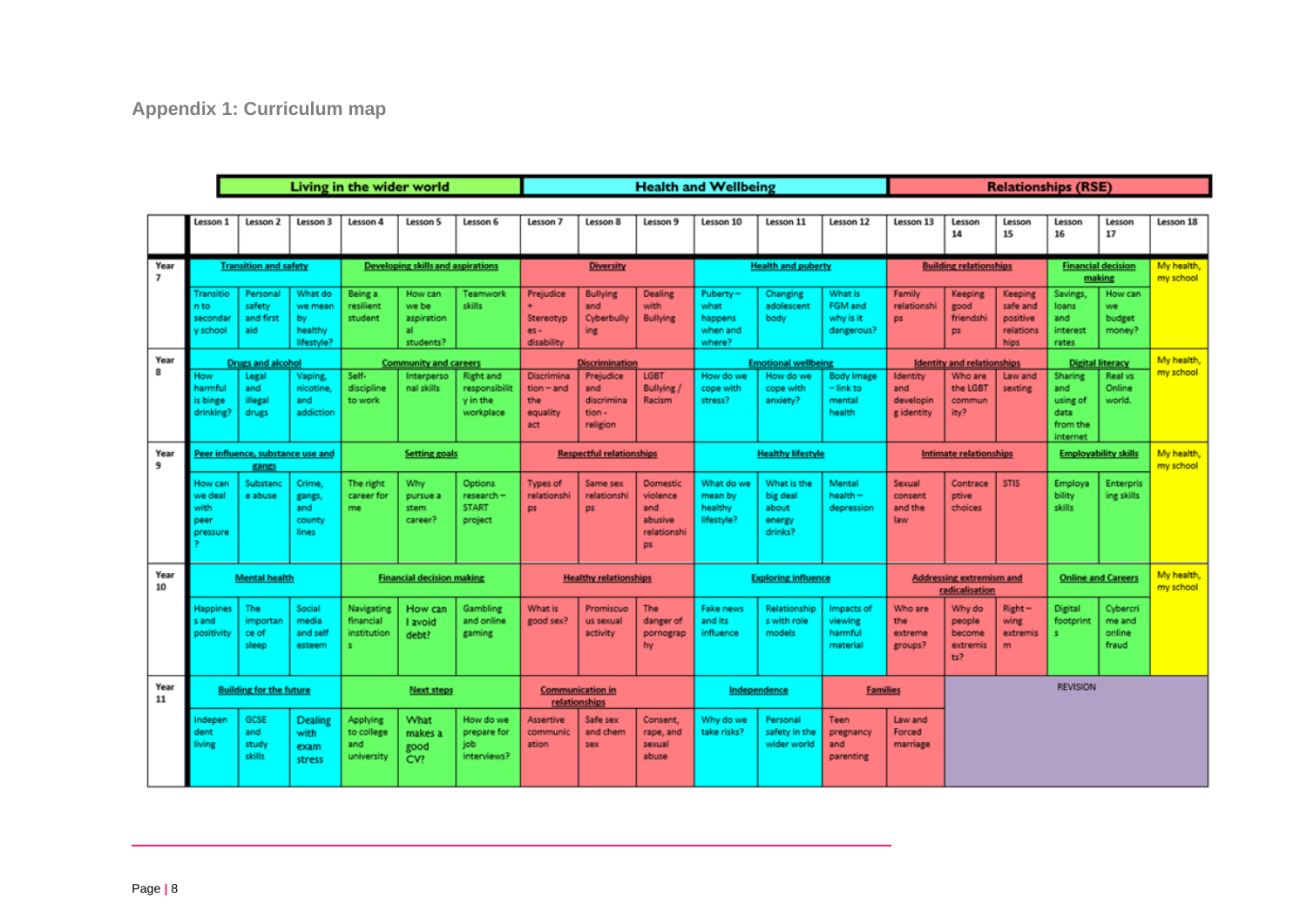Appendix 2: By the end of secondary school students should know

<span id="page-8-0"></span>

| <b>TOPIC</b>                              | <b>STUDENTS SHOULD KNOW</b>                                                                                                                                                                                                                                                                                                                                                                                                                                                                                                                                                                                                                                                                                                                                                                                                         |  |  |  |  |  |  |
|-------------------------------------------|-------------------------------------------------------------------------------------------------------------------------------------------------------------------------------------------------------------------------------------------------------------------------------------------------------------------------------------------------------------------------------------------------------------------------------------------------------------------------------------------------------------------------------------------------------------------------------------------------------------------------------------------------------------------------------------------------------------------------------------------------------------------------------------------------------------------------------------|--|--|--|--|--|--|
| <b>Families</b>                           | That there are different types of committed, stable relationships<br>$\bullet$<br>How these relationships might contribute to human happiness and their importance for bringing up children<br>$\bullet$<br>What marriage is, including their legal status e.g. that marriage carries legal rights and protections not available to couples who are<br>$\bullet$<br>cohabiting or who have married, for example, in an unregistered religious ceremony<br>Why marriage is an important relationship choice for many couples and why it must be freely entered into<br>$\bullet$<br>The characteristics and legal status of other types of long-term relationships<br>$\bullet$<br>The roles and responsibilities of parents with respect to raising of children, including the characteristics of successful parenting<br>$\bullet$ |  |  |  |  |  |  |
|                                           | How to: determine whether other children, adults or sources of information are trustworthy: judge when a family, friend, intimate or<br>other relationship is unsafe (and to recognise this in others' relationships); and, how to seek help or advice, including reporting concerns<br>about others, if needed                                                                                                                                                                                                                                                                                                                                                                                                                                                                                                                     |  |  |  |  |  |  |
| Respectful<br>relationships,<br>including | The characteristics of positive and healthy friendships (in all contexts, including online) including: trust, respect, honesty, kindness,<br>generosity, boundaries, privacy, consent and the management of conflict, reconciliation and ending relationships. This includes different<br>(non-sexual) types of relationship                                                                                                                                                                                                                                                                                                                                                                                                                                                                                                        |  |  |  |  |  |  |
| friendships                               | Practical steps they can take in a range of different contexts to improve or support respectful relationships<br>$\bullet$                                                                                                                                                                                                                                                                                                                                                                                                                                                                                                                                                                                                                                                                                                          |  |  |  |  |  |  |
|                                           | How stereotypes, in particular stereotypes based on sex, gender, race, religion, sexual orientation or disability, can cause damage<br>$\bullet$<br>(e.g. how they might normalise non-consensual behaviour or encourage prejudice)                                                                                                                                                                                                                                                                                                                                                                                                                                                                                                                                                                                                 |  |  |  |  |  |  |
|                                           | That in school and in wider society they can expect to be treated with respect by others, and that in turn they should show due<br>respect to others, including people in positions of authority and due tolerance of other people's beliefs                                                                                                                                                                                                                                                                                                                                                                                                                                                                                                                                                                                        |  |  |  |  |  |  |
|                                           | About different types of bullying (including cyberbullying), the impact of bullying, responsibilities of bystanders to report bullying and<br>how and where to get help                                                                                                                                                                                                                                                                                                                                                                                                                                                                                                                                                                                                                                                             |  |  |  |  |  |  |
|                                           | That some types of behaviour within relationships are criminal, including violent behaviour and coercive control<br>$\bullet$                                                                                                                                                                                                                                                                                                                                                                                                                                                                                                                                                                                                                                                                                                       |  |  |  |  |  |  |
|                                           | What constitutes sexual harassment and sexual violence and why these are always unacceptable<br>$\bullet$                                                                                                                                                                                                                                                                                                                                                                                                                                                                                                                                                                                                                                                                                                                           |  |  |  |  |  |  |
|                                           | The legal rights and responsibilities regarding equality (particularly with reference to the protected characteristics as defined in the<br>$\bullet$<br>Equality Act 2010) and that everyone is unique and equal                                                                                                                                                                                                                                                                                                                                                                                                                                                                                                                                                                                                                   |  |  |  |  |  |  |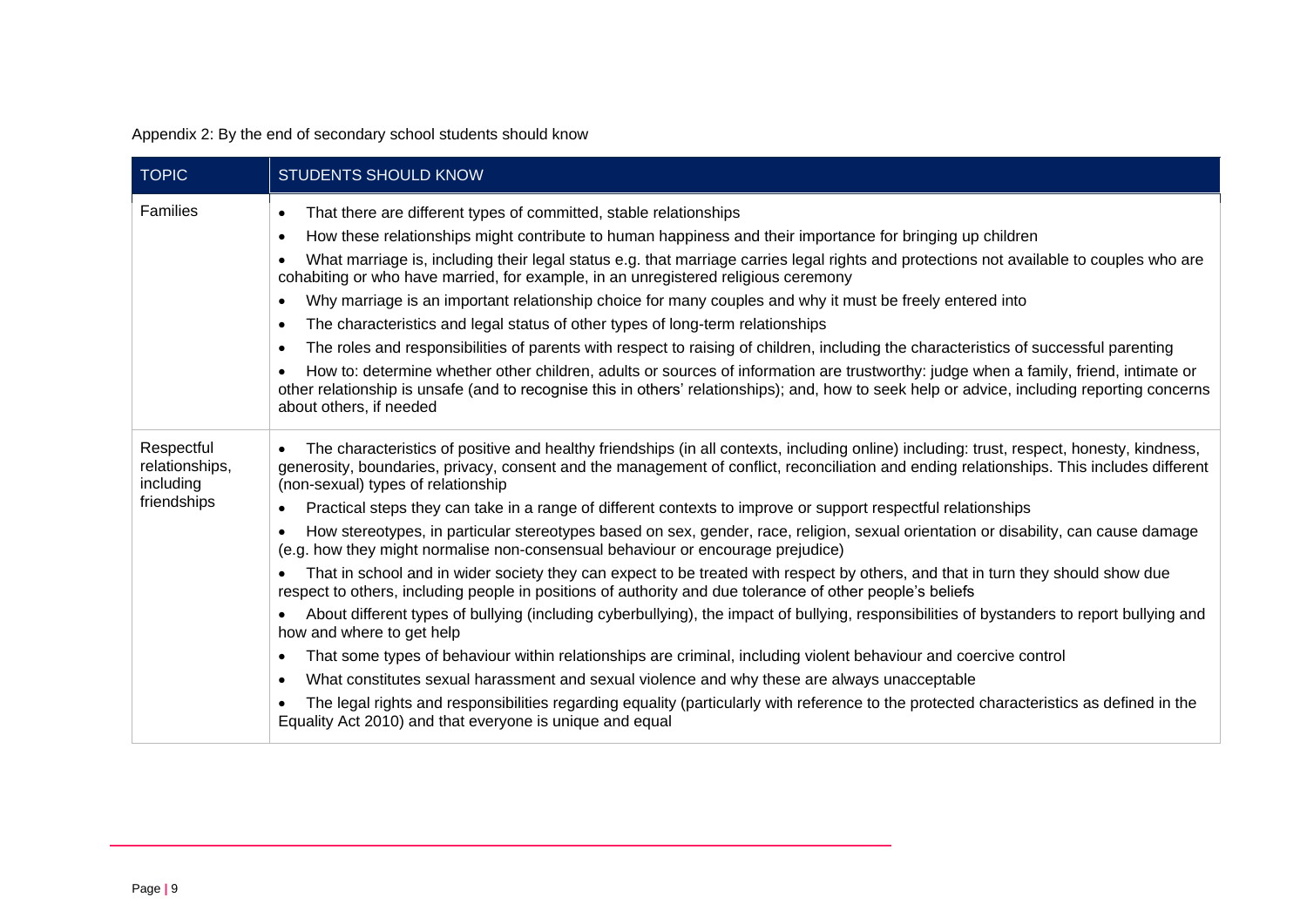| <b>TOPIC</b>        | <b>STUDENTS SHOULD KNOW</b>                                                                                                                                                                                                                                        |
|---------------------|--------------------------------------------------------------------------------------------------------------------------------------------------------------------------------------------------------------------------------------------------------------------|
| Online and<br>media | Their rights, responsibilities and opportunities online, including that the same expectations of behaviour apply in all contexts,<br>including online                                                                                                              |
|                     | About online risks, including that any material someone provides to another has the potential to be shared online and the difficulty of<br>$\bullet$<br>removing potentially compromising material placed online                                                   |
|                     | Not to provide material to others that they would not want shared further and not to share personal material which is sent to them<br>$\bullet$                                                                                                                    |
|                     | What to do and where to get support to report material or manage issues online<br>$\bullet$                                                                                                                                                                        |
|                     | The impact of viewing harmful content<br>$\bullet$                                                                                                                                                                                                                 |
|                     | That specifically sexually explicit material e.g. pornography presents a distorted picture of sexual behaviours, can damage the way<br>$\bullet$<br>people see themselves in relation to others and negatively affect how they behave towards sexual partners      |
|                     | That sharing and viewing indecent images of children (including those created by children) is a criminal offence which carries<br>$\bullet$<br>severe penalties including jail                                                                                     |
|                     | How information and data is generated, collected, shared and used online<br>$\bullet$                                                                                                                                                                              |
| Being safe          | The concepts of, and laws relating to, sexual consent, sexual exploitation, abuse, grooming, coercion, harassment, rape, domestic<br>$\bullet$<br>abuse, forced marriage, honour-based violence and FGM, and how these can affect current and future relationships |
|                     | How people can actively communicate and recognise consent from others, including sexual consent, and how and when consent<br>can be withdrawn (in all contexts, including online)                                                                                  |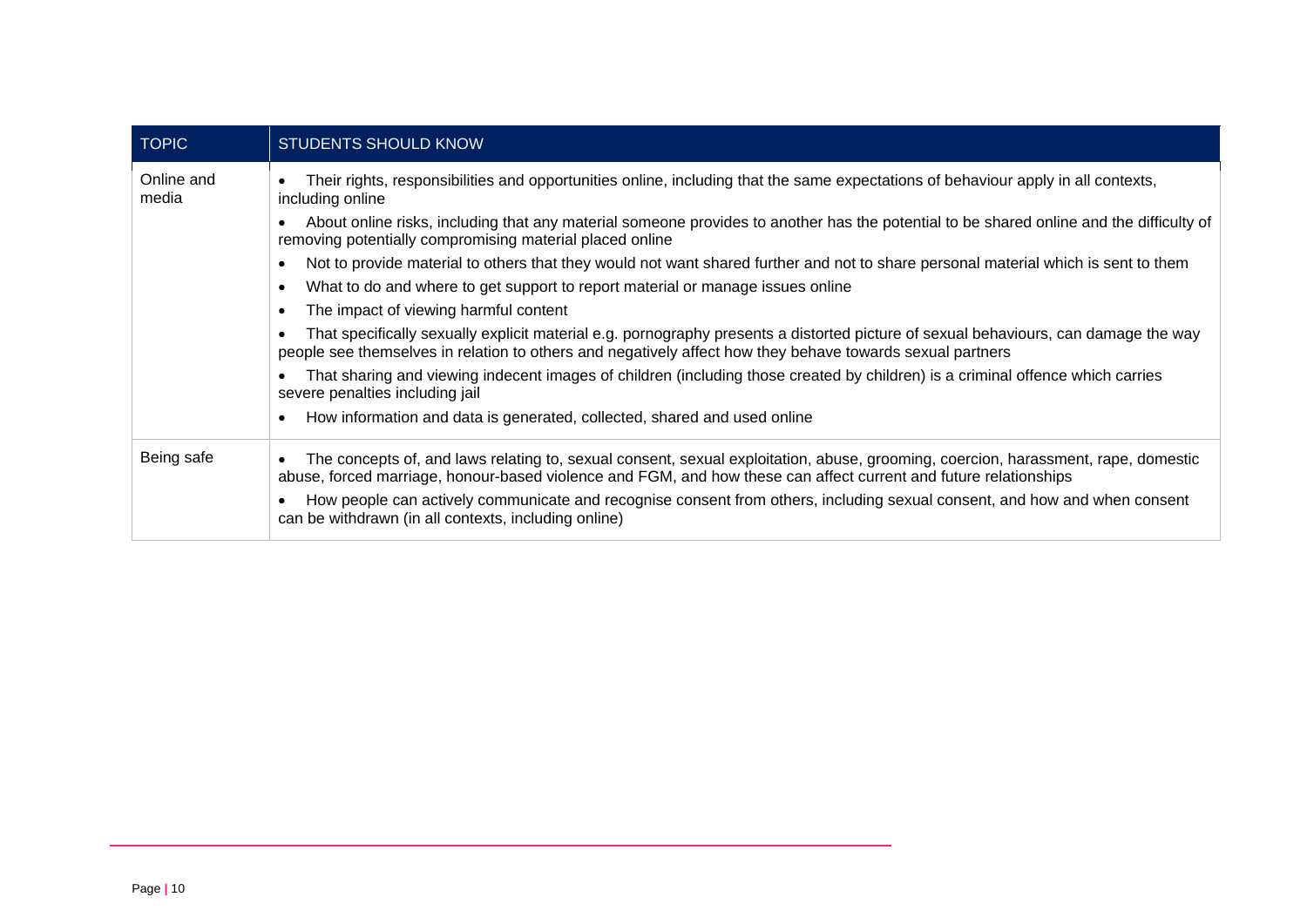| <b>TOPIC</b>                                 | <b>STUDENTS SHOULD KNOW</b>                                                                                                                                                                                              |  |  |  |  |  |  |  |
|----------------------------------------------|--------------------------------------------------------------------------------------------------------------------------------------------------------------------------------------------------------------------------|--|--|--|--|--|--|--|
| Intimate and<br>sexual                       | How to recognise the characteristics and positive aspects of healthy one-to-one intimate relationships, which include mutual<br>respect, consent, loyalty, trust, shared interests and outlook, sex and friendship       |  |  |  |  |  |  |  |
| relationships,<br>including sexual<br>health | That all aspects of health can be affected by choices they make in sex and relationships, positively or negatively, e.g. physical,<br>emotional, mental, sexual and reproductive health and wellbeing                    |  |  |  |  |  |  |  |
|                                              | The facts about reproductive health, including fertility and the potential impact of lifestyle on fertility for men and women                                                                                            |  |  |  |  |  |  |  |
|                                              | That there are a range of strategies for identifying and managing sexual pressure, including understanding peer pressure, resisting<br>pressure and not pressurising others                                              |  |  |  |  |  |  |  |
|                                              | That they have a choice to delay sex or to enjoy intimacy without sex                                                                                                                                                    |  |  |  |  |  |  |  |
|                                              | The facts about the full range of contraceptive choices, efficacy and options available                                                                                                                                  |  |  |  |  |  |  |  |
|                                              | The facts around pregnancy including miscarriage                                                                                                                                                                         |  |  |  |  |  |  |  |
|                                              | That there are choices in relation to pregnancy (with medically and legally accurate, impartial information on all options, including<br>keeping the baby, adoption, abortion and where to get further help)             |  |  |  |  |  |  |  |
|                                              | How the different sexually transmitted infections (STIs), including HIV/AIDs, are transmitted, how risk can be reduced through safer<br>sex (including through condom use) and the importance of and facts about testing |  |  |  |  |  |  |  |
|                                              | About the prevalence of some STIs, the impact they can have on those who contract them and key facts about treatment                                                                                                     |  |  |  |  |  |  |  |
|                                              | How the use of alcohol and drugs can lead to risky sexual behaviour                                                                                                                                                      |  |  |  |  |  |  |  |
|                                              | How to get further advice, including how and where to access confidential sexual and reproductive health advice and treatment                                                                                            |  |  |  |  |  |  |  |